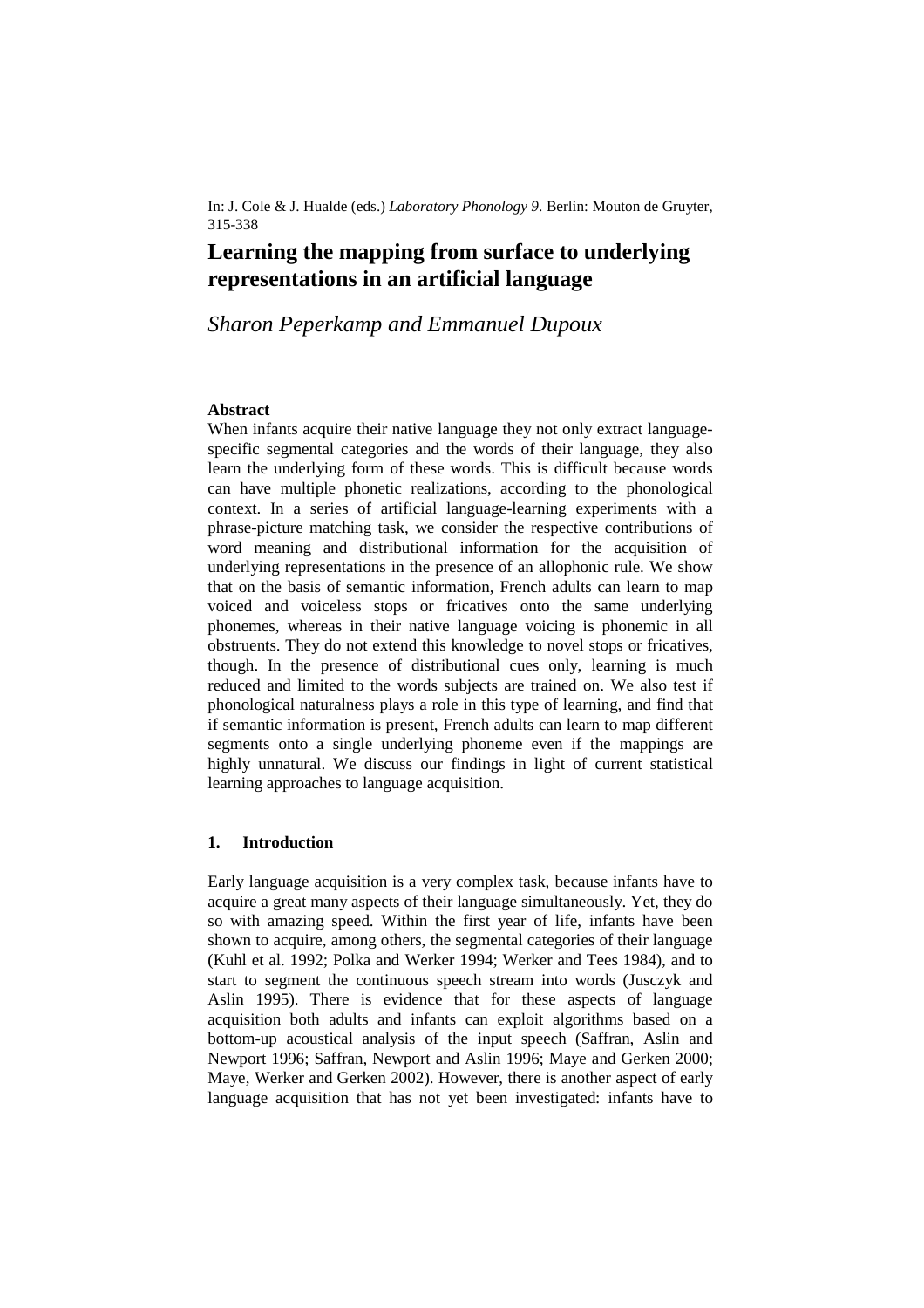acquire the underlying forms of words and morphemes. This is difficult, because languages typically display a number of phonological processes that obscure the relationship between underlying representations and their surface phonetic realizations.

Adults have been shown to map surface word forms onto underlying ones in the case of both allophonic (Lahiri and Marslen-Wilson 1991) and non-allophonic (Gaskell and Marslen-Wilson 1996) variation. Given these findings, it is important to examine how infants can learn to infer underlying representations. Consider the case of allophony. Both semantic and distributional information provide evidence as to the presence of allophonic rules. Regarding semantics, the presence of allophony can cause words to have more than one segmental make-up, depending upon the phonological context. For instance, French has an allophonic distinction between [ $\mathbf{F}$ ] and its voiceless variant [ $\chi$ ]; the word *fleur* 'flower' is realized with a final [ʁ] in *fleur jaune* 'yellow flower' but with [x] in *fleur pourpre* 'purple flower'. Knowledge that *fleu[y]* and *fleu[* $\chi$ *]* have the same meaning thus allows infants to infer that the distinction between [ $\mathbf{F}$ ] and [ $\chi$ ] is allophonic. Alternatively, infants might rely upon distributional information, since segments in allophonic relationships have nonoverlapping distributions.<sup>1</sup> For instance, in French, [ $\chi$ ] only occurs next to a voiceless consonant whereas [K] occurs everywhere except next to a voiceless consonant. Hence, computing contextual statistics likewise allows infants to separate allophonic from phonemic distinctions.

Quite another question concerns the type of constraints that guide the acquisition process. Is acquisition based on general learning mechanisms or are linguistic constraints taken into account? Phonologically natural rules share several formal features. For instance, phonological processes fall into several broad categories, such as assimilation, weakening, and strengthening. It is, therefore, reasonable to postulate that a phonological learning algorithm would take these features into account, hence predicting faster and more complete learning for languages that respect them than for languages that do not. In contrast, under general-purpose learning algorithms, one would expect no difference between these two types of languages, as their statistical distributional properties are the same.

A related question concerns the role of natural classes during the acquisition of underlying representations. Phonological processes often concern not just a single pair of segments, but several pairs that constitute a natural class. For instance, the allophonic devoicing of  $[K]$  in French extends to the other sonorant consonants. The correct generalization, then, is that voicing is allophonic in sonorants. Saffran and Thiessen (2003) have shown that 9-month old infants are sensitive to natural classes. This raises the question as to whether phonological rules are acquired one by one, or whether generalizations are made within natural classes. More specifically, does knowledge that [ $\mathbf{K}$ ] and  $[\boldsymbol{\chi}]$  are realizations of a single phoneme /r/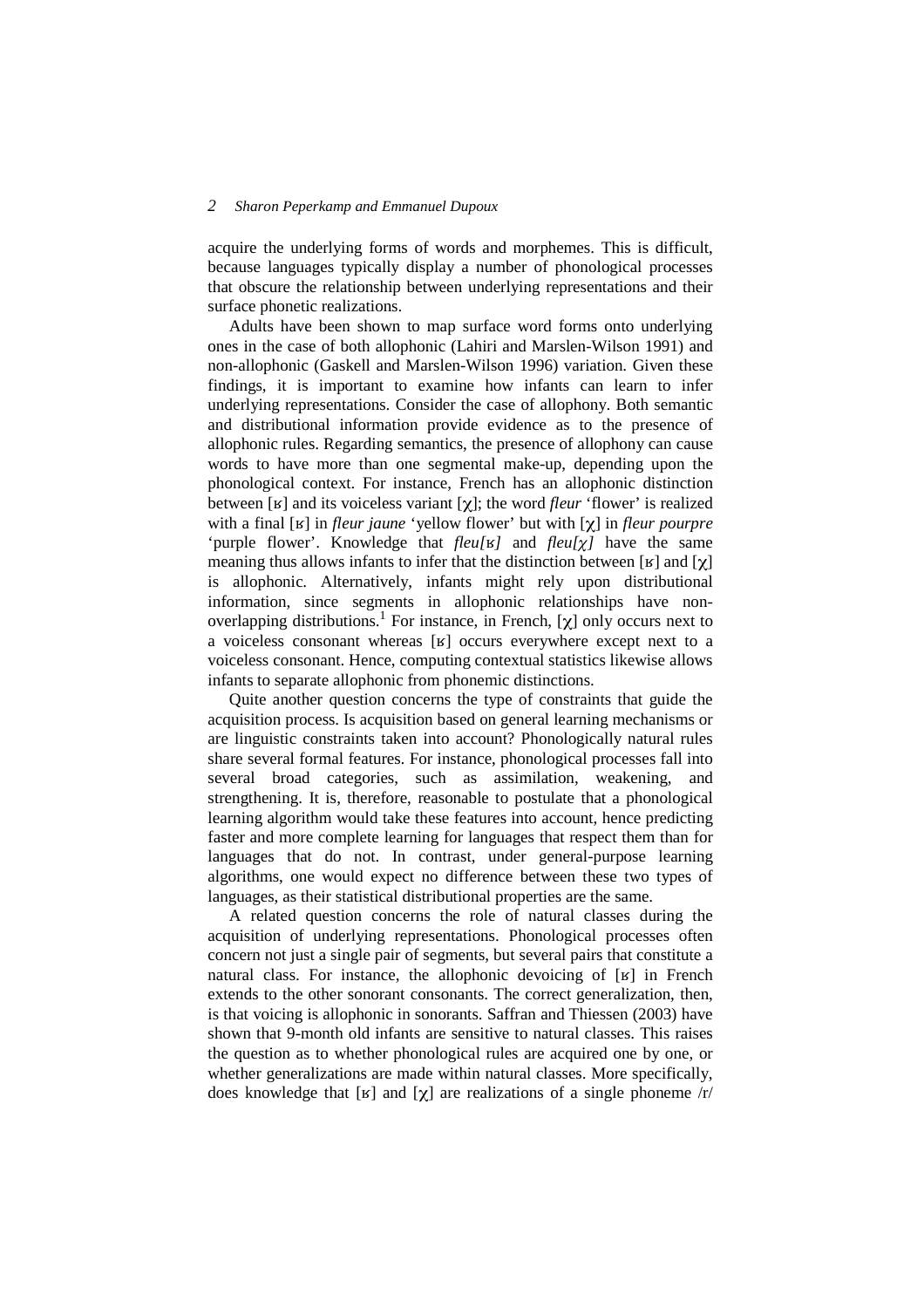help to infer that, likewise,  $\lceil \cdot \rceil$  and  $\lceil \cdot \rceil$  are realizations of a single phoneme  $1/2<sup>2</sup>$ 

Using an artificial language-learning paradigm, we examine both the respective contributions of semantic and distributional information and the role of natural classes for the acquisition of allophonic rules. The participants in our experiments are adults, with whom we assume infants to share a processing architecture. In Experiments 1 and 2, we focus on the distinction between voiced and voiceless obstruents that is phonemic in French, and test if French adults can learn to consider these distinctions to be allophonic. In Experiment 3, we test if French adults more generally can learn to consider segmental distinctions in obstruents to be allophonic, even if the allophonic groupings are highly unnatural. In all experiments, we address the question of natural classes by exposing subjects to a voicing alternation at two places of articulation and testing them on both these places and a novel one.

### **2. Experiment 1**

We created two artificial languages, sharing the same segmental repertoire but not the same set of underlying phonemes. In Language A, voicing is phonemic in stops but allophonic in fricatives, with fricatives being voiced in intervocalic position and voiceless elsewhere. In Language B, voicing is phonemic in fricatives but allophonic in stops, with stops being voiced in intervocalic position and voiceless elsewhere. The underlying obstruent inventories of the two languages are shown in Table 1.

*Table 1.* Underlying obstruent inventories of Languages A and B

|            | Language A |           |            |        | Language B |     |             |           |     |        |   |     |
|------------|------------|-----------|------------|--------|------------|-----|-------------|-----------|-----|--------|---|-----|
|            |            | voiceless |            | voiced |            |     |             | voiceless |     | voiced |   |     |
| stops      | /D/        | /t/       | $\sqrt{k}$ | /b/    | /d/        | /ջ/ | $\sqrt{D}/$ |           | /k/ |        |   |     |
| fricatives |            |           |            |        |            |     |             | /s/       |     |        | Z | /z/ |

Subjects were exposed to short phrases accompanied by referential pictures, in one of the two languages. These phrases were of the type determiner + noun, where the determiner was either *nel*, meaning 'two' or *ra*, meaning 'three', and the noun started with either a stop or a fricative followed by a vowel. Nouns starting with a labial, palatal, or velar obstruent appeared with both determiners, whereas nouns starting with a dental obstruent appeared with only one of the determiners. Crucially, the determiner *ra* but not *nel* created the context for the intervocalic voicing rule; words starting with a non-dental stop or a fricative thus appeared in two phonetic forms in Language B and Language A, respectively, depending on the determiner. Hence, subjects received evidence as to the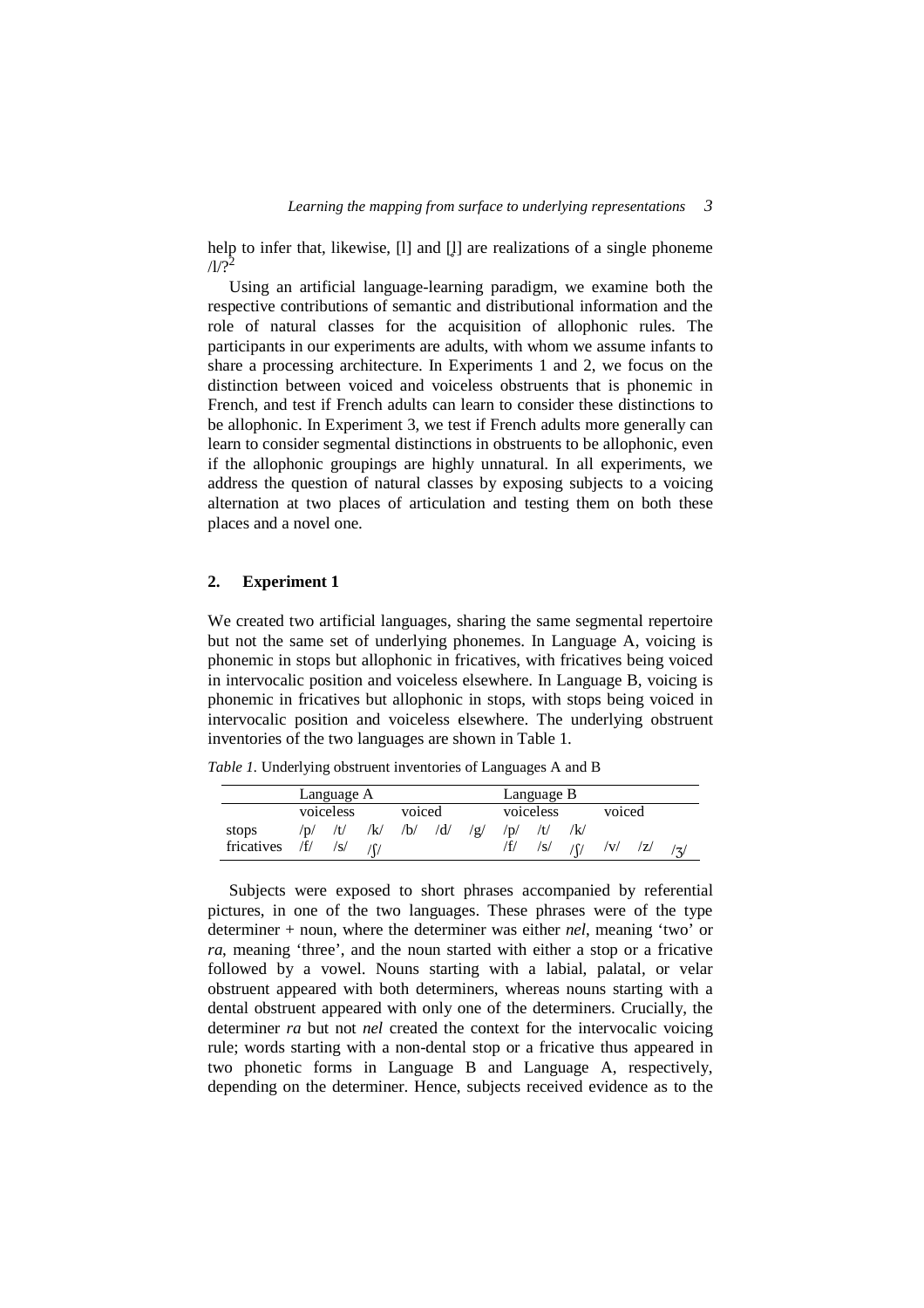phonemic or allophonic status of voicing in stops and fricatives except the dental ones.

After the exposure phase, a word-picture matching paradigm was used to test if subjects had learned the allophonic distributions and therefore treated voicing distinctions differently in stops and fricatives for purposes of word identification. That is, subjects were first presented with a phrasepicture pairing, for instance *nel pama* with a picture of two bears, and then heard a minimally different phrase, *ra bama*, which they had to match to either a picture of three bears or a picture of three tokens of a novel object. In this paradigm, the crucial measure is to what extent subjects choose the same object despite the change in the initial consonant of the noun. We predicted that subjects exposed to Language A would do so more often if the noun started with a fricative than with a stop, whereas, conversely, subjects exposed to Language B would do so more often if the noun started with a stop than with a fricative. Moreover, if learning generalizes within natural classes, subjects should treat all stops and fricatives differently, even the dental ones, for which the status of voicing could not be inferred from the exposure.

### 2.1 Materials

For the exposure phase, 12 disyllabic items for Language A were selected and 12 matched items for Language B. In each language, half of the items started with a stop and half with a fricative. Initial stops were either voiced or voiceless in Language A but always voiceless in Language B. Conversely, initial fricatives were either voiced or voiceless in Language B but always voiceless in Language A. In all items, non-initial stops and fricatives were voiced if they occurred in between vowels and voiceless otherwise, thus respecting the phonotactics of both languages. All items were pseudo-words in French.

For both languages, twenty-four short phrases were then constructed by prefixing the pseudo-words *nel* and *ra* to each one of the 12 items. In the phrases with *ra* belonging to Language A, the initial voiceless fricatives were replaced by their voiced counterparts, thus respecting the allophonic voicing rule for fricatives of Language A. Likewise, in the phrases with *ra* belonging to Language B, the initial voiceless stops were replaced by their voiced counterparts, thus respecting the allophonic voicing rule for stops of Language B.

For the test phase, 48 novel disyllabic pseudo-words were equally selected, 24 starting with a voiceless stop and 24 with a voiceless fricative. Forty-eight pairs of short test phrases were then created by prefixing *nel* and *ra* to each one of these words; for the phrases with *ra*, the initial voiceless consonants were replaced by their voiced counterparts. In addition, another 24 novel disyllabic pseudo-words were selected, to be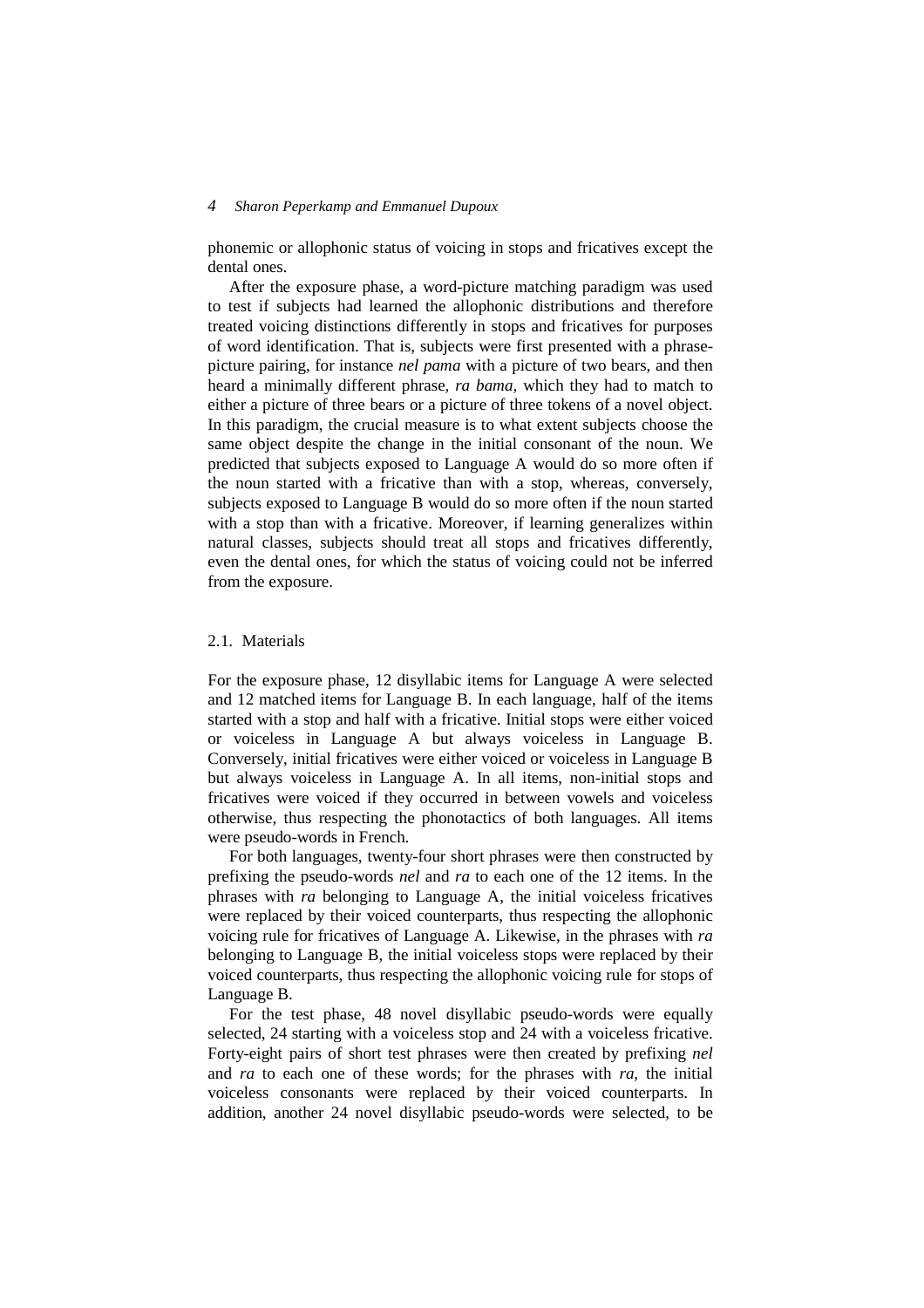used in filler trials, 6 starting with a voiceless stop, 6 with a voiceless fricative, and 12 with a nasal or a liquid. For these words, only one short phrase was created, in half of the cases by prefixing *nel* and in the other half by prefixing *ra*. As before, initial voiceless obstruents were replaced by their voiced counterpart in the phrases with *ra*. Finally, for a short training phase, another six disyllabic pseudo-words starting with a nasal or a liquid consonant were selected. On the basis of these items, ten phrases were created by prefixing *nel* to one of them, *ra* to another one, and both *nel* and *ra* to the remaining four. In all 78 words, non-initial stops and fricatives were voiced if they occurred in between vowels and voiceless otherwise. Hence, all phrases were legal in both languages.

All phrases were recorded by a female native speaker of French. They were digitized at 22050 Hz and 16 bits and stored on a computer disk.

In addition to the phrases, 192 pictures of objects, animals, and body parts were selected.

### 2.2. Procedure

The experiment consisted of a training phase, an exposure phase, and a test phase. Half of the subjects were exposed to Language A and half to Language B.

At the beginning of the experiment, subjects were told that they would be studying short phrases of the type 'two dolls' or 'three boats' in an unknown language, in which *nel* means 'two' and *ra* means 'three', and that they were to memorize the words in this language.

During the training phase, subjects were familiarized with the experimental task. They were first shown a picture of two or three identical objects. A short phrase describing the picture was presented orally at the same time. Two pictures - one of which was showing the same object as the first picture - were then shown simultaneously, one on the left-hand side and one on the right-hand side of the computer screen, and a new phrase was presented. If the first phrase started with *nel*, the second one started with *ra*, and vice versa. The subjects' task was to indicate which one of the two pictures was described by the new phrase. There were six trials. In the first two, only the determiner changed; for instance, after being exposed to [nelmule] with a picture of two brushes, subjects were tested on [ramule], where they had to choose between a picture of three brushes and one of three stars (the former one being the correct response). In the last four trials, the noun changed as well, and this change was either very large  $($ [nelrobil] – [ralaro]) or it involved only the first consonant  $($ [nelregap] – [ramegap]). For these four trials, the correct response was constituted by the picture showing the new object. During the training phase, the nouns always started with a nasal or a liquid consonant. Subjects replied by pressing either key [1] (for the picture on the left-hand side) or key [2] (for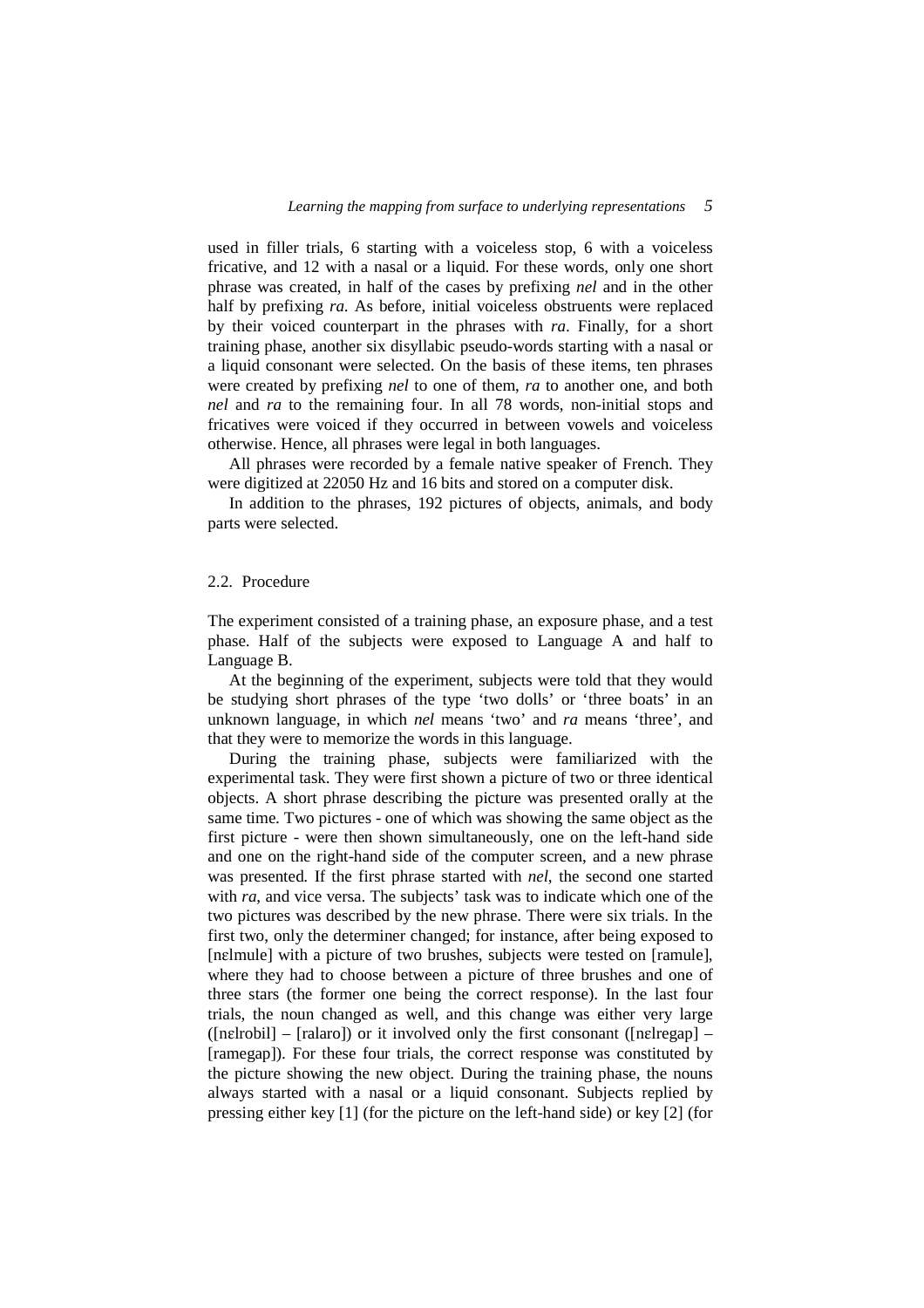the picture on the right-hand side) on a computer keyboard, and they received feedback as to whether their responses were correct or incorrect.

During the exposure phase, subjects listened to 20 of the 24 prepared phrases in either Language A or Language B, accompanied by their referential pictures, as shown in Table 2. Note, firstly, that for each lexical item, either the phrase with *nel* or the phrase with *ra* is identical in Language A and Language B; secondly, that each obstruent occurs an equal number of times word-initially in Language A and Language B; and, thirdly, that for items starting with a dental obstruent, only one of the two phrases occurs, such that subjects did not receive evidence as to the status of voicing in dental obstruents.

| Table 2. Phrases in Languages A and B used in exposure phase of Experiment 1 |  |  |
|------------------------------------------------------------------------------|--|--|
|------------------------------------------------------------------------------|--|--|

|           | Language A:              |                              | Language B:              |          |  |  |
|-----------|--------------------------|------------------------------|--------------------------|----------|--|--|
|           |                          | allophonic fricative voicing | allophonic stop voicing  |          |  |  |
| 'rabbit'  | $n \in \mathbb{R}$ pemus | ra pemu∫                     | $n \in \mathbb{R}$ pemus | ra bemu∫ |  |  |
| 'flower'  | nel bovi                 | ra bovi                      | nel povi                 | ra bovi  |  |  |
| 'apple'   | nel kelaf                | ra kelaf                     | nel kelaf                | ra gelaf |  |  |
| 'fork'    | nel ginel                | ra ginel                     | nel kinel                | ra ginel |  |  |
| 'hat'     | nel timu                 |                              | nel timu                 |          |  |  |
| 'tree'    |                          | ra daru                      |                          | ra daru  |  |  |
|           |                          |                              |                          |          |  |  |
| 'cat'     | nel fozam                | ra vozam                     | nel fozam                | ra fozam |  |  |
| 'nose'    | nel fulek                | ra vulek                     | nel vulek                | ra vulek |  |  |
| 'bottle'  | nel sagip                | ra zagip                     | nel <i>fagip</i>         | ra fagip |  |  |
| 'house'   | nel fubo                 | ra zubo                      | nel zubo                 | ra zubo  |  |  |
| 'balloon' | nel sano                 |                              | nel sano                 |          |  |  |
| 'snail'   |                          | ra zelum                     |                          | ra zelum |  |  |

Phrases in which the noun started with a labial, palatal, or velar obstruent were presented 16 times each, and those in which the noun started with a dental obstruent were presented  $8$  times each.<sup>3</sup> All phrases were presented in a semi-random order with an SOA of 3000ms, for a total of around twenty minutes. The pictures appeared on the screen 500ms prior to the presentation of the corresponding phrase and were presented for the entire 3000ms. Subjects could take a short brake halfway through the exposure. They were reminded that *nel* and *ra* meant 'two' and 'three', respectively, and they were asked to try to memorize as many of the words as possible in the language.

The test phase consisted of two parts and was identical for all subjects. In the first part, subjects were tested on their lexical representations of the words they had learned during the exposure phase, and during the second part, they were tested on their lexical representations of novel items. Within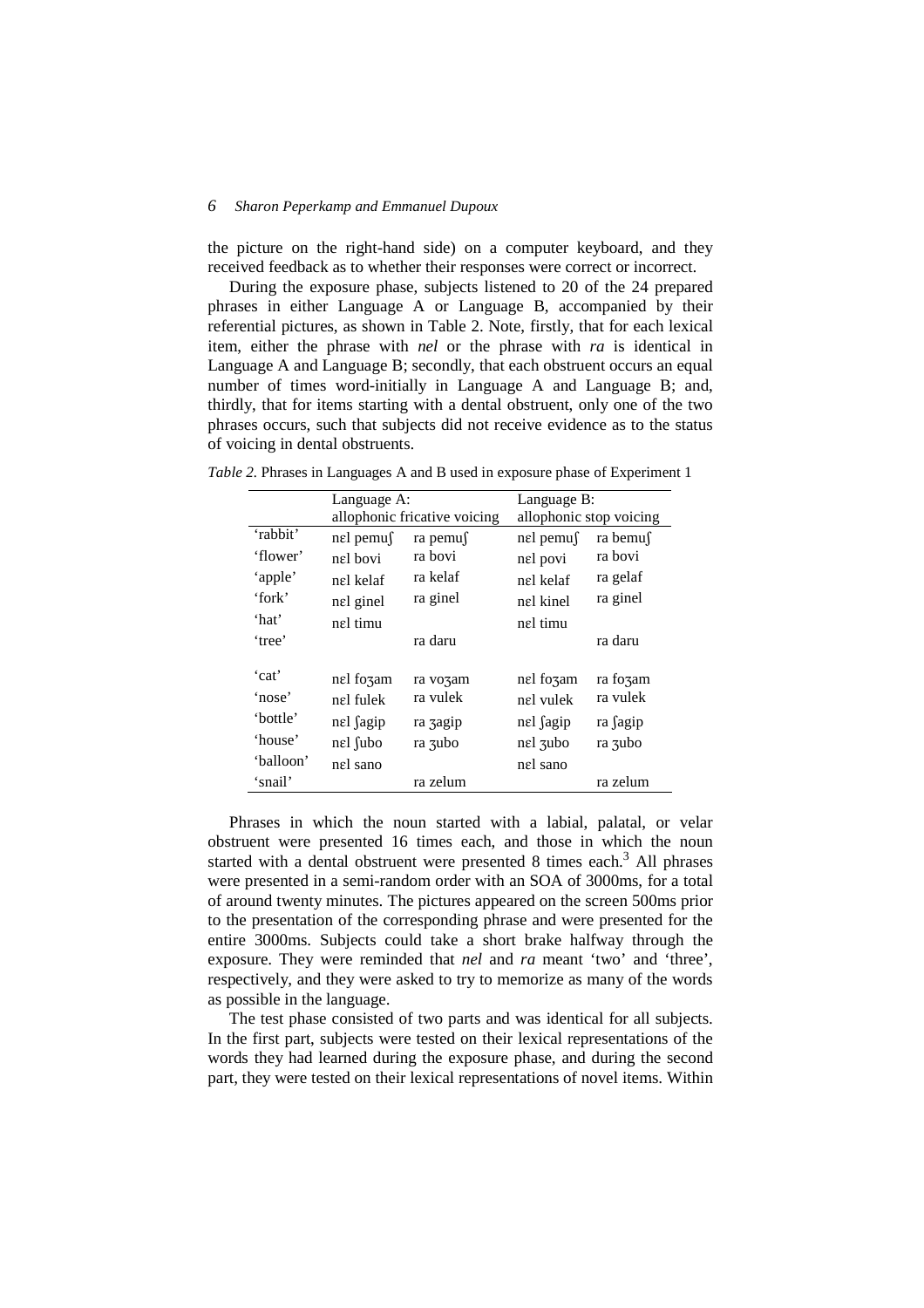each part, trials were presented in a random order, and subjects did not receive feedback.

The first part of the test phase consisted of 12 test trials (one for each lexical item of the exposure) and 6 filler trials. In the test trials, subjects were presented with the phrase-picture pairings that were identical in both languages and that they had been exposed to, and tested on corresponding phrases in which the determiner and the voicing value of the initial obstruent of the noun were changed. For instance, they would first hear  $[nebemu]$  and then be tested on  $[rabemu]$ . As in the training phase, their task was to indicate which one of two pictures described the new phrase, where one of the pictures showed the same object as before, and the other one showed a novel object. According to the language of exposure and the initial consonant of the noun, a trial belonged to either the Phonemic or the Allophonic condition. That is, for subjects exposed to Language A (with allophonic fricative voicing), trials with a stop-initial noun belonged to the Phonemic condition and trials with a fricative-initial noun to the Allophonic condition; for subjects exposed to Language B (with allophonic stop voicing), trials with a stop-initial noun belonged to the Allophonic condition and trials with a fricative-initial noun to the Phonemic condition. Trials in which the noun started with a labial, palatal, or velar obstruent belonged to the Trained condition; during exposure, these nouns had been presented both in the context of *nel* and in the context of *ra*. Trials in which the noun started with a dental obstruent belonged to the Untrained condition; during exposure, these nouns had been presented either in the context of *nel* or in the context of *ra* (see Table 2). For Trained items, trials in the Phonemic condition contained a test phrase that had not been part of the exposure, and trials in the Allophonic condition contained a test phrase that had been part of the exposure. For Untrained items, all test phrases were new with respect to the exposure. Half of the test phrases started with *nel* and the other half with *ra*. Likewise, in half of the trials, the same object appeared on the left-hand side and in the other half it appeared or the right-hand side of the screen. As for the filler trials, there were three trials with nouns that were part of the exposure and three trials with novel nouns, starting with a nasal or a liquid consonant. In all filler trials, the test phrase was completely identical to the one presented before.

 The second part of the test consisted of 48 different test trials and 24 different filler trials. During this part, all phrase-picture pairings were novel. In the test trials, half of the nouns started with a stop  $\frac{1}{3}$  labial,  $\frac{1}{3}$ dental, ¼ velar) and the other half with a fricative  $\frac{1}{3}$  labial, ¼ dental, ¼ palatal). In phrases with *nel* the initial obstruent was voiceless, and in phrases with *ra* it was voiced. In these trials, subjects were first presented with a phrase-picture pairing and then tested on a corresponding phrase in which both the determiner and the voicing value of the noun-initial obstruent were changed. Their task was again to indicate which one of two pictures described the new phrase, where one of the pictures showed the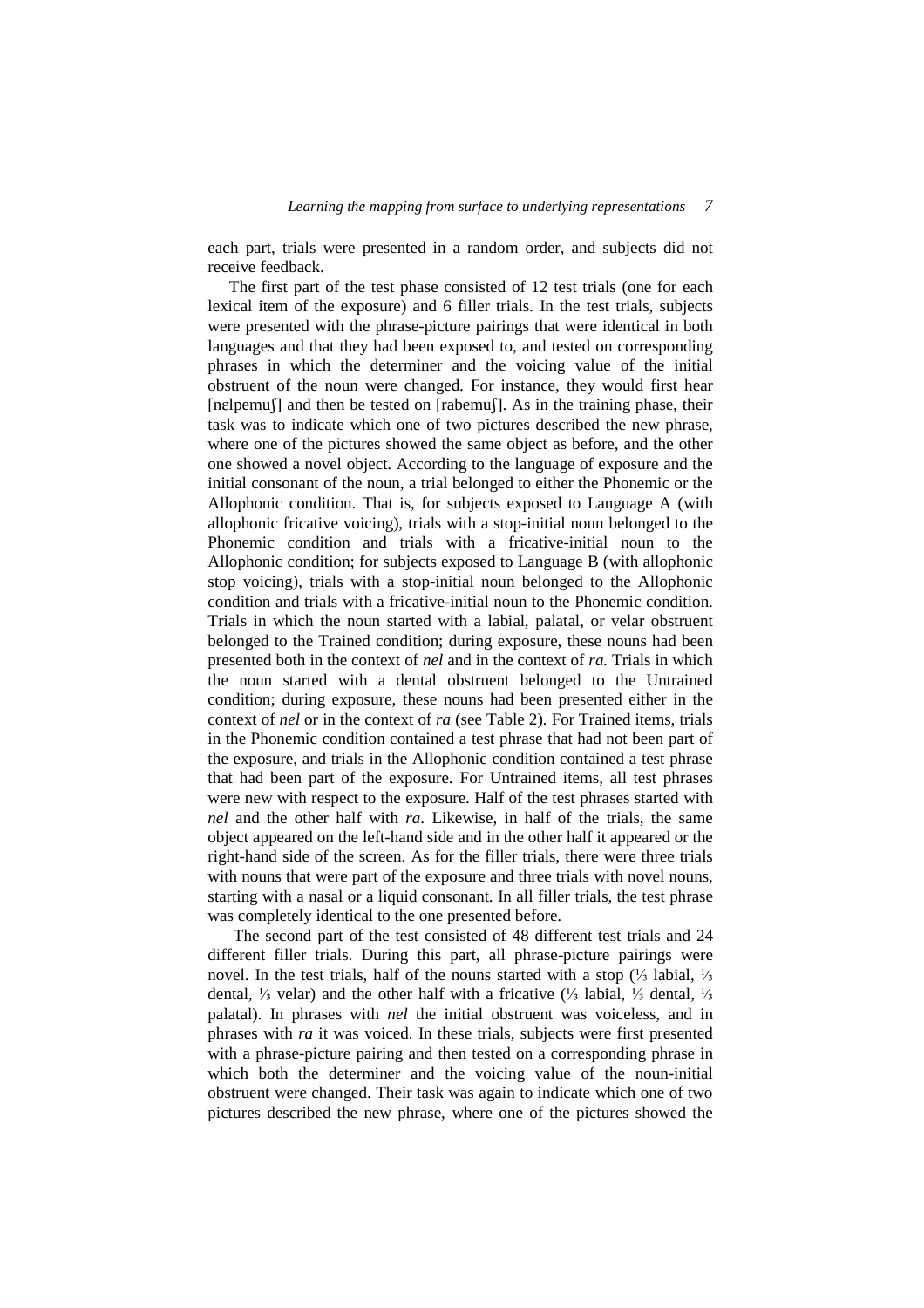same object, and the other one showed a new object. As before, according to the language of exposure and the initial consonant of the noun (stop or fricative), a trial belonged to either the Phonemic or the Allophonic condition, and according to the place of articulation of the initial consonant (labial/palatal/velar or dental), a trial belonged to either the Trained or the Untrained condition. In the filler trials, subjects were presented with phrase-picture pairings and tested on the identical phrases. Half of the nouns in the filler trials started with a stop or a fricative (voiceless in phrases with *nel* and voiced in phrases with *ra*), and the other half with a nasal or a liquid consonant. In both test and filler trials, the same object appeared on the left-hand side in half of the cases and on the right-hand side in the other half. The 72 trials of this second test phase were presented in two blocks, the order of which was counterbalanced across subjects.

The entire experiment lasted around 40 minutes.

### 2.3. Subjects

Twelve native speakers of French with normal hearing and normal or corrected-to-normal vision participated in the experiment.



### 2.4. Results and discussion

*Figure 1.* Percentage of pairings of the novel phrase to the known object for the test trials in the two test phases.

The results of the test phases with the old and the novel words were subject to separate ANOVAs.

First, the results of the test phase with the old words were subject to an ANOVA with between-subject factor Language (A vs. B) and withinsubject factors Contrast (Phonemic vs. Allophonic) and Segment (Trained vs. Untrained). There was a significant main effect of Contrast  $(F(1,10) =$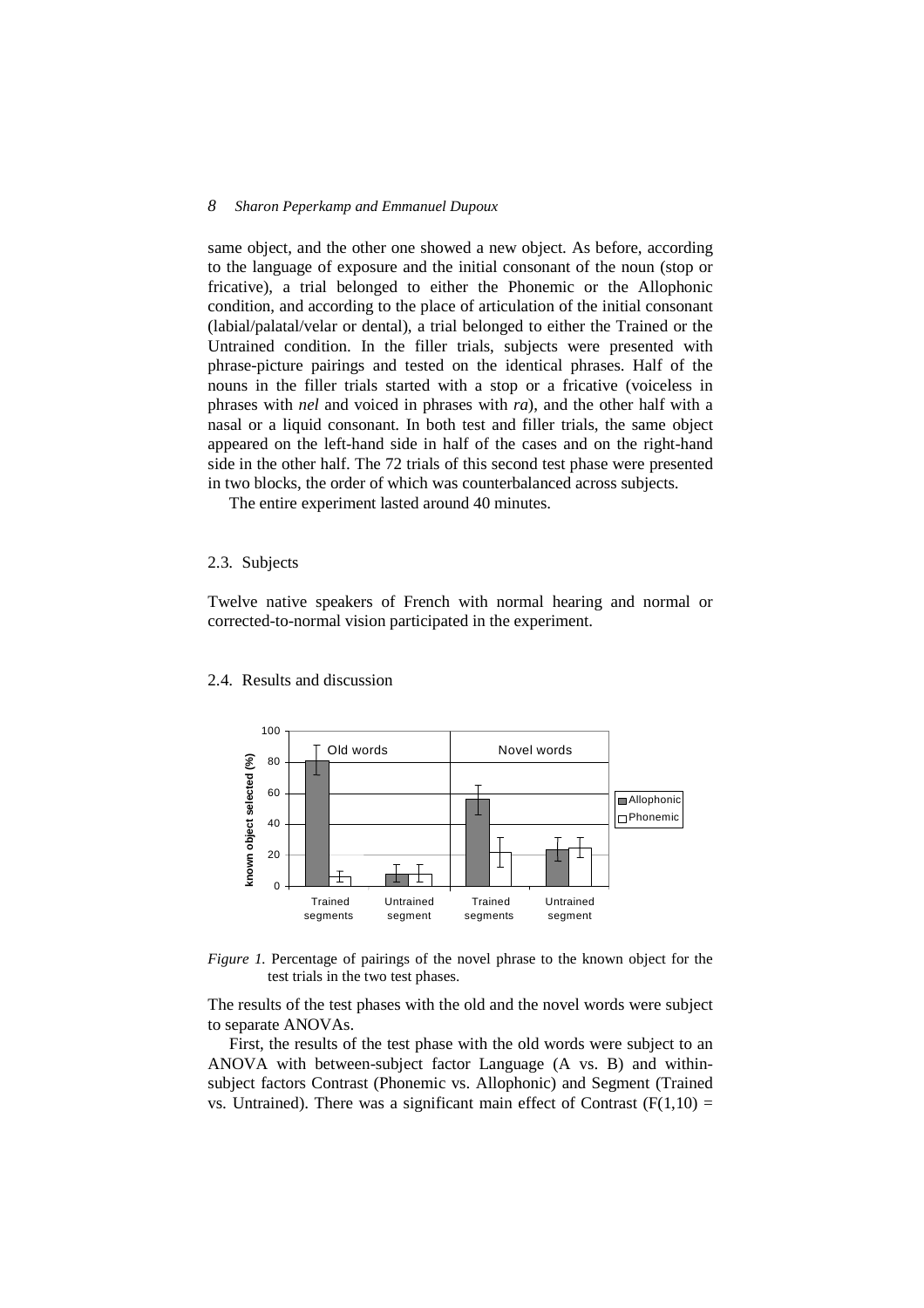47.6,  $p<.0001$ ), due to the fact that the percentage of pairings with the known object was higher in the Allophonic than in the Phonemic condition, and a significant main effect of Segment  $(F(1,10) = 27.3, p < .0001)$ , due to the fact that the percentage of pairings with the known object was higher in the Trained than in the Untrained condition. Furthermore, the interaction between these two factors was significant  $(F(1,10) = 35.2, p<0.001)$ , reflecting the fact that there was an effect of Contrast in the Trained  $(F(1,10) = 54, p<0.001)$  but not in the Untrained condition. No other main effect or interaction reached significance.

The results of the test phase with the novel words were subject to an ANOVA with between-subject factors Language (A vs. B) and Order (counterbalancing factor, Block1 first vs. Block2 first) and within-subject factors Contrast (Phonemic vs. Allophonic) and Segment (Trained or Untrained). There was a significant main effect of Contrast  $(F(1,10) = 8.6,$  $p<.016$ ), due to the fact that the percentage of pairings with the known object was higher in the Allophonic than in the Phonemic condition, and a marginally significant effect of Segment  $(F(1,10) = 4.4, p < .064)$ , due to the fact that the percentage of pairings with the known object was higher in the Trained than in the Untrained condition. Moreover, the interaction between these two factors was significant  $(F(1,10) = 6.0, p<0.035)$ , reflecting the fact that there was an effect of Contrast in the Trained ( $F(1,10) = 8.7$ , *p*<.015) but not in the Untrained condition. No other main effect or interaction reached significance.

These results show that subjects treated voicing distinctions differently, depending on whether in the language of exposure they were phonemic or allophonic. Specifically, they ignored a voicing difference on labial, palatal, and velar obstruents more often in the Allophonic condition than in the Phonemic condition for purposes of word identification. Importantly, they did so not only for the items to which they had been exposed, but also for novel items. This, then, is evidence that French adults can learn to map voiced and voiceless stops or fricatives onto the same underlying phonemes after twenty minutes of exposure. By contrast, subjects failed to generalize the acquired knowledge towards dental obstruents, in both known and novel items. This suggests that they learned to ignore the voicing distinction in two pairs of segments without making any inference about the remaining pair belonging to the same natural class.

In the next experiment, we test whether subjects can learn to create abstract phoneme categories on the basis of distributional information only, that is, in the absence of word meanings.

### **3. Experiment 2**

This experiment was identical to Experiment 1, with one modification: during the exposure phase, for each lexical item a referential picture was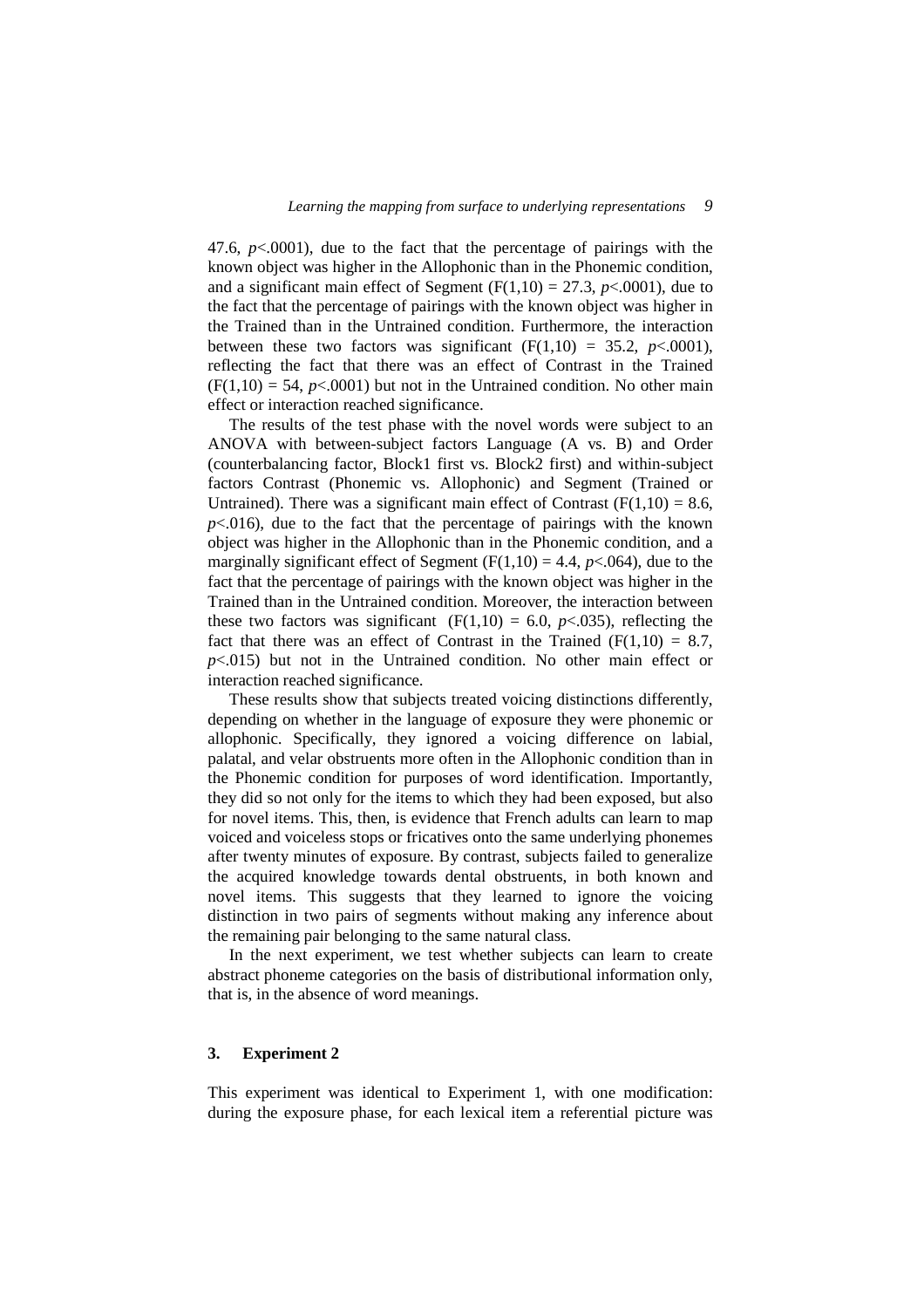shown with either *nel*-phrases or *ra-*phrases but not both. There was therefore no semantic information revealing whether a pair of phrases referred to the same entities or not.

### 3.1. Materials and procedure

The materials and procedure were as in Experiment 1, except that for the exposure phase, we replaced the referential pictures of half of the phrases containing a lexical item starting with a labial, palatal, or velar obstruent by a picture showing either two (for phrases with *nel*) or three (for phrases with *ra*) question marks.<sup>4</sup> For half of these items, this was done for the phrase with *nel*, and for the other half for the phrase with *ra*. Table 3 shows the materials for the exposure phase; the phrases in italic are accompanied by the question marks. Note that the phrases that are shown with their referential picture are always identical in the two languages.

| picture   |              |                              |                         |          |  |  |  |
|-----------|--------------|------------------------------|-------------------------|----------|--|--|--|
|           | Language A:  |                              | Language B:             |          |  |  |  |
|           |              | allophonic fricative voicing | allophonic stop voicing |          |  |  |  |
| 'rabbit'  | $n$ el pemus | ra pemuf                     | nel pemu∫               | ra bemuf |  |  |  |
| 'flower'  | nel bovi     | ra bovi                      | nel povi                | ra bovi  |  |  |  |
| 'apple'   | nel kelaf    | ra kelaf                     | nel kelaf               | ra gelaf |  |  |  |
| 'fork'    | nel ginel    | ra ginel                     | nel kinel               | ra ginel |  |  |  |
| 'hat'     | nel timu     |                              | nel timu                |          |  |  |  |
| 'tree'    |              | ra daru                      |                         | ra daru  |  |  |  |
| 'cat'     | nel fozam    | ra vozam                     | nel fozam               | ra fozam |  |  |  |
| 'nose'    | nel fulek    | ra vulek                     | nel vulek               | ra vulek |  |  |  |
| 'bottle'  | nel fagip    | ra zagip                     | nel <i>fagip</i>        | ra fagip |  |  |  |
| 'house'   | nel fubo     | ra zubo                      | nel 3ubo                | ra zubo  |  |  |  |
| 'balloon' | nel sano     |                              | nel sano                |          |  |  |  |
| 'snail'   |              | ra zelum                     |                         | ra zelum |  |  |  |

*Table 3.* Phrases in Languages A and B used for the exposure phase of Experiment 2. The phrases shown in italics are not accompanied by a referential picture

### 3.2. Subjects

Twenty-four native speakers of French with normal hearing and normal or corrected-to-normal vision participated in the experiment. None of them had participated in Experiment 1.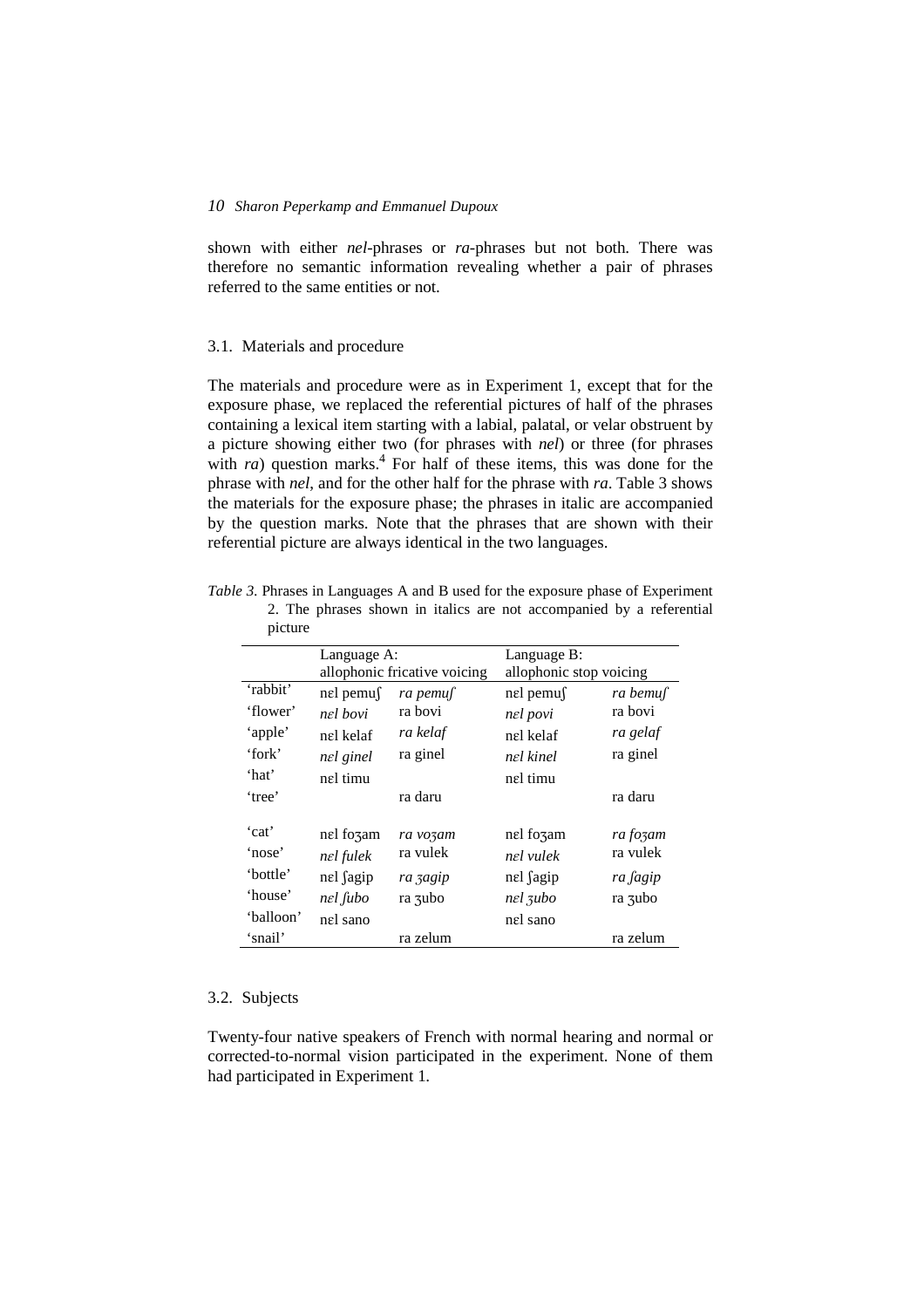

### 3.3. Results and discussion

*Figure 2.* The percentage of pairings of the novel phrase to the known object for the test trials in the two test phases.

The results of the two test phases were analyzed as in Experiment 1.

The ANOVA of the results of the test phase with the old words revealed a main effect of Contrast  $(F(1,22) = 8.02, p<0.02)$ , due to the fact that the percentage of pairings with the known object was higher in the Allophonic than in the Phonemic condition, and a main effect of Segment  $(F(1,10) =$ 9.8,  $p<.006$ ), due to the fact that the percentage of pairings with the known object was higher in the Trained than in the Untrained condition. No other main effect or interaction reached significance. In particular, the interaction between Contrast and Segment was not significant (F<1). Restricted analyses revealed a significant effect of Contrast in the Trained condition  $(F(1,22) = 6.7, p<0.18)$ , but not in the Untrained condition.

The ANOVA of the results of the test phase with the novel words revealed an interaction between Contrast and Language ( $F(1,22) = 5.0$ , *p*<.037). No other main effect or interaction reached significance. Restricted analyses revealed a significant interaction between the factors Contrast and Language in both the Trained  $(F(1,22) = 4.8, p<0.05)$  and the Untrained ( $F(1,22) = 3.5$ ,  $p \le 0.08$ ) condition. As in the global ANOVA, no other main effect or interaction reached significance.

These results show that as in Experiment 1, subjects treated voicing distinctions differently, depending on whether in the language of exposure they were phonemic or allophonic. Specifically, they ignored a voicing difference on labial, palatal, and velar obstruents more often in the Allophonic condition than in the Phonemic condition for purposes of word identification. The effects were numerically much smaller than in Experiment 1, as the predominant response in all cases was to choose the unknown picture. Furthermore, the difference between phonemic and allophonic distinctions yielded significant effects only for the items to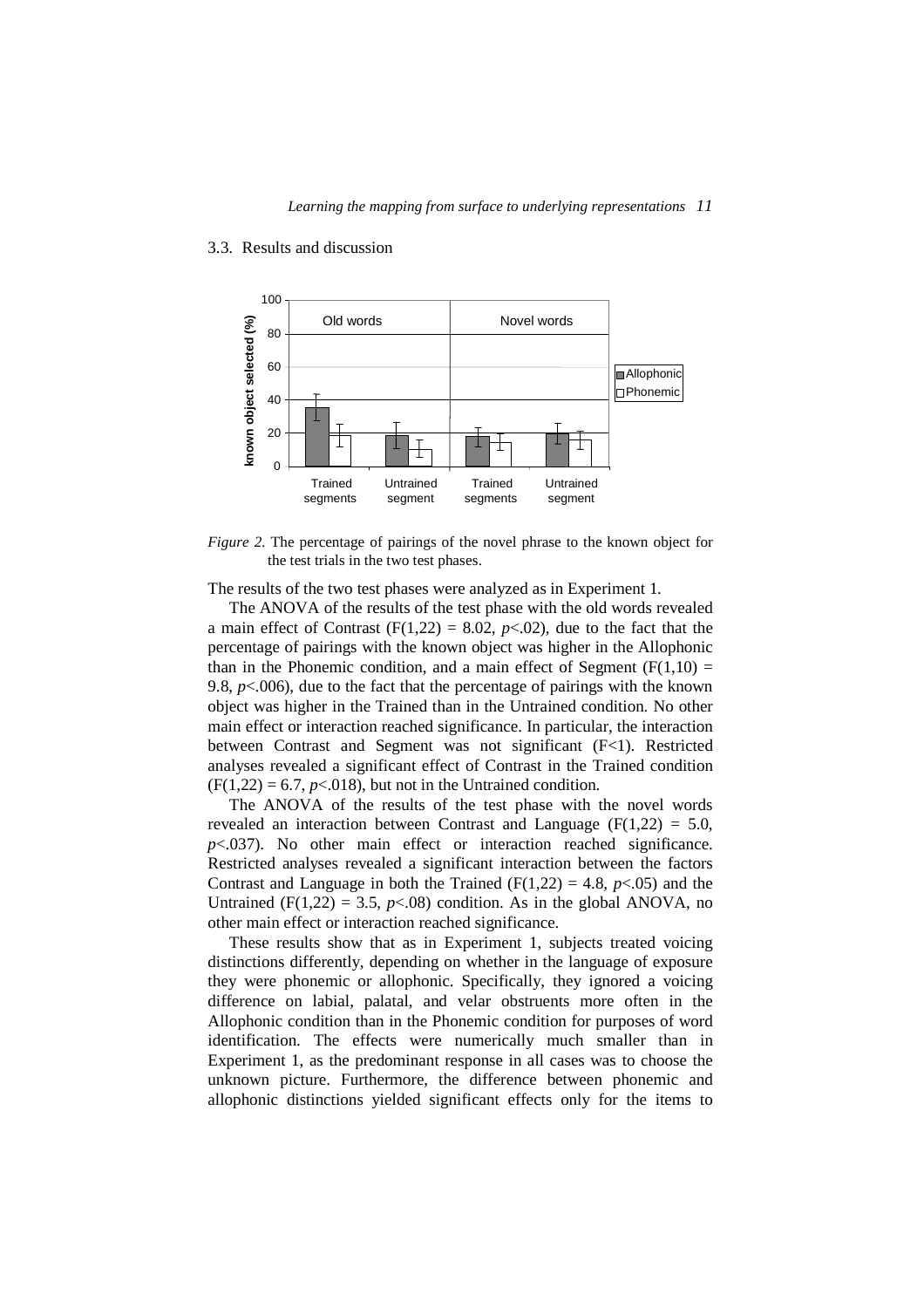which the participants had been exposed, and not for novel words. Hence, removing relevant semantic information had the effect of severely weakening, although not eliminating, the acquisition of the difference between phonemic and allophonic distinctions. As in Experiment 1, this acquisition failed to generalize towards dental obstruents, in both trained and novel words.

In the last experiment, we test whether subjects can learn unnatural allophonic rules.

### **4. Experiment 3**

We created two new artificial languages, C and D, sharing the same segmental repertoire as Languages A and B but not the same set of underlying phonemes. In Language C, all obstruents are phonemic except [f], [t] and [ $\overline{z}$ ], which are allophones of /g/, /s/, and /p/, respectively, occurring in intervocalic position. In Language D, likewise, all obstruents are phonemic except [s], [k] and [b], which are intervocalic allophones of  $/d/$ ,  $/v/$ , and  $/f/$ , respectively. Note that these allophonic groupings are highly unnatural. They involve at least two changes among the dimensions of voicing, manner, and place, that are unrelated to the conditioning context (intervocalic position) and that differ from one another within the same language (for instance, in Language C, the voiced velar stop  $/g$  has the voiceless labial fricative [f] as an allophone, whereas the voiceless labial stop  $/p$  has the voiced palatal fricative [ $\overline{3}$ ] as an allophone).

The underlying obstruent inventories of the two languages are shown in Table 4.

*Table 4.* Underlying obstruent inventories of Languages C and D

|            | Language C |     |        |     |      | Language D |           |  |        |     |               |
|------------|------------|-----|--------|-----|------|------------|-----------|--|--------|-----|---------------|
|            | voiceless  |     | voiced |     |      |            | voiceless |  | voiced |     |               |
| stops      | 'd/        | 'k/ | /b/    | /d/ | ี 2/ | 'D/        |           |  |        | /d/ | 'Q/           |
| fricatives | 's/        |     | 'v/    | 71  |      |            |           |  |        | ודי | $\rightarrow$ |

### 4.1. Materials and procedure

Two new sets of materials for the exposure phase and the test phase were created, following the logic of those in Experiment 1, but based on the phoneme categories of the new languages. Table 5 shows the materials for the exposure phase. As in the previous experiments, word-medial and word-final obstruents are legal in both languages.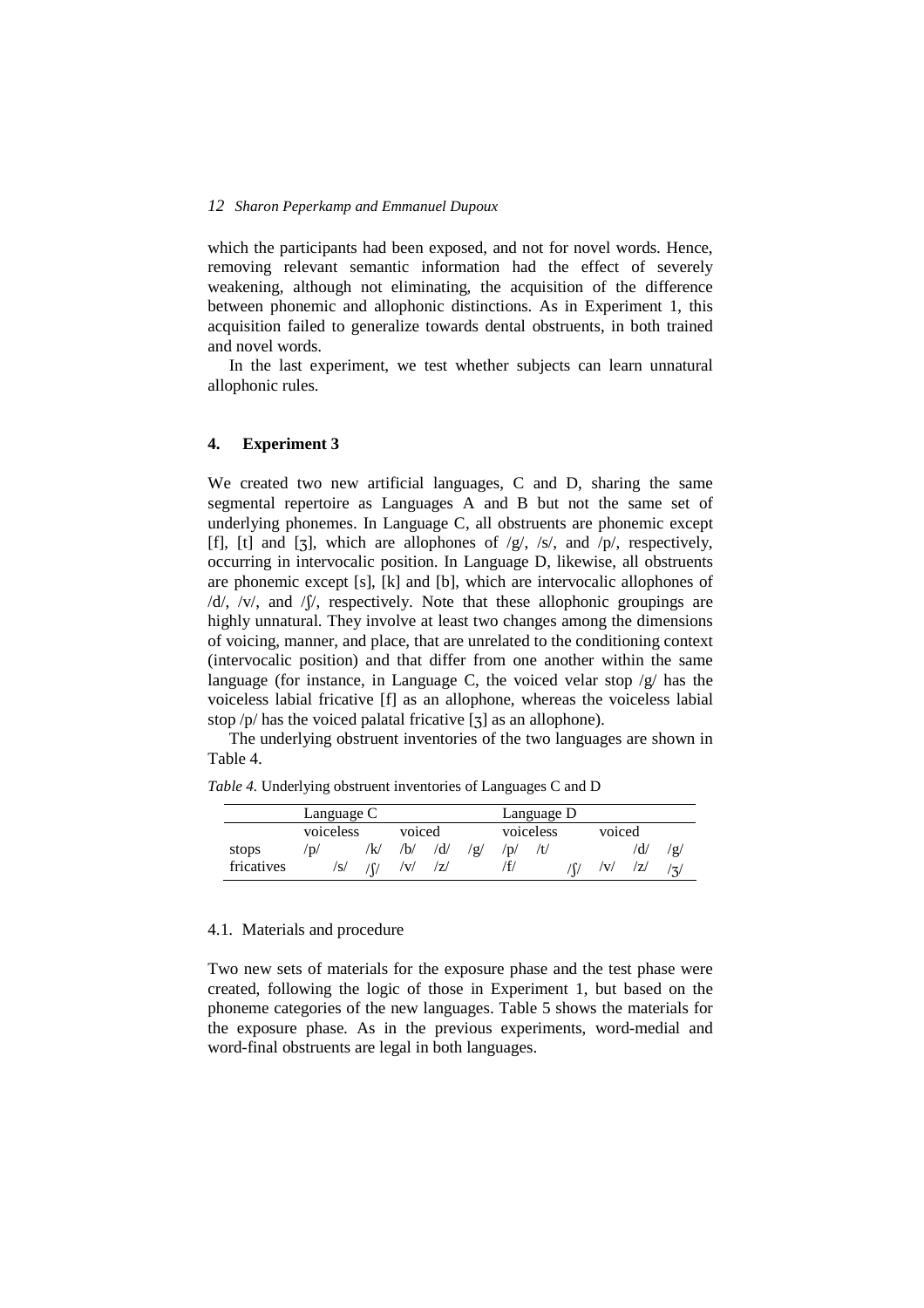|           | Language C:                                                                                                              |          | Language D:                                                                                              |          |  |  |
|-----------|--------------------------------------------------------------------------------------------------------------------------|----------|----------------------------------------------------------------------------------------------------------|----------|--|--|
|           | $\begin{array}{c} \n\sqrt{p} \rightarrow [3] \\ \sqrt{g} \rightarrow [f] \\ \sqrt{z} \rightarrow [t]\n\end{array}$ / V_V |          | $\sqrt{(y/\rightarrow [b])}$<br>$\sqrt{(y/\rightarrow [k])}$ / V_V<br>$\sqrt{(d/\rightarrow [s])}$ / V_V |          |  |  |
|           |                                                                                                                          |          |                                                                                                          |          |  |  |
|           |                                                                                                                          |          |                                                                                                          |          |  |  |
| 'rabbit'  | nel pemu∫ ra zemu∫                                                                                                       |          | $n \in \mathbb{R}$ pemus                                                                                 | ra pemu∫ |  |  |
| 'flower'  | nel bomi                                                                                                                 | ra bomi  | nel fomi                                                                                                 | ra bomi  |  |  |
| 'apple'   | nel kela                                                                                                                 | ra kela  | nel vela                                                                                                 | ra kela  |  |  |
| 'fork'    | nel girel                                                                                                                | ra firel | nel girel                                                                                                | ra girel |  |  |
| 'balloon' | nel doba                                                                                                                 |          | nel doba                                                                                                 |          |  |  |
| 'tree'    |                                                                                                                          | ra tirur |                                                                                                          | ra tirur |  |  |
| 'cat'     | nel goza                                                                                                                 | ra foza  | nel foza                                                                                                 | ra foza  |  |  |
| 'nose'    | nel vusen                                                                                                                | ra vusen | nel vusen                                                                                                | ra kusen |  |  |
| 'bottle'  | nel fanip                                                                                                                | ra fanip | nel fanip                                                                                                | ra banip |  |  |
| 'house'   | nel puko                                                                                                                 | ra zuko  | nel zuko                                                                                                 | ra zuko  |  |  |
| 'hat'     | nel zifu                                                                                                                 |          | nel zifu                                                                                                 |          |  |  |
| 'snail'   |                                                                                                                          | ra setum |                                                                                                          | ra setum |  |  |

*Table 5.* Phrases in Languages A and B used in exposure phase of Experiment 3

The presence of the four single phrases *nel doba*, *nel zifu*, *ra tirur* and *ra setum* ensures that the exposure is comparable to that in Experiment 1, but is otherwise uninteresting for the purposes of the present experiment. Indeed, the alternations  $|z| \to [t]$  (Language C) and  $|d| \to [s]$  (Language D) are impossible to infer, since they do not represent a generalization within a natural class of one of the alternations that are present overtly. Hence, we expect that during the test phase, subjects treat both the [z-t] and the [d-s] distinctions in the Untrained condition as phonemic; our classification of these distinctions as phonemic or allophonic in the two languages is arbitrary.

The procedure was as in Experiment 1.

### 4.2. Subjects

Twelve native speakers of French with normal hearing and normal or corrected-to-normal vision participated in the experiment. None of them had participated in Experiments 1 or 2.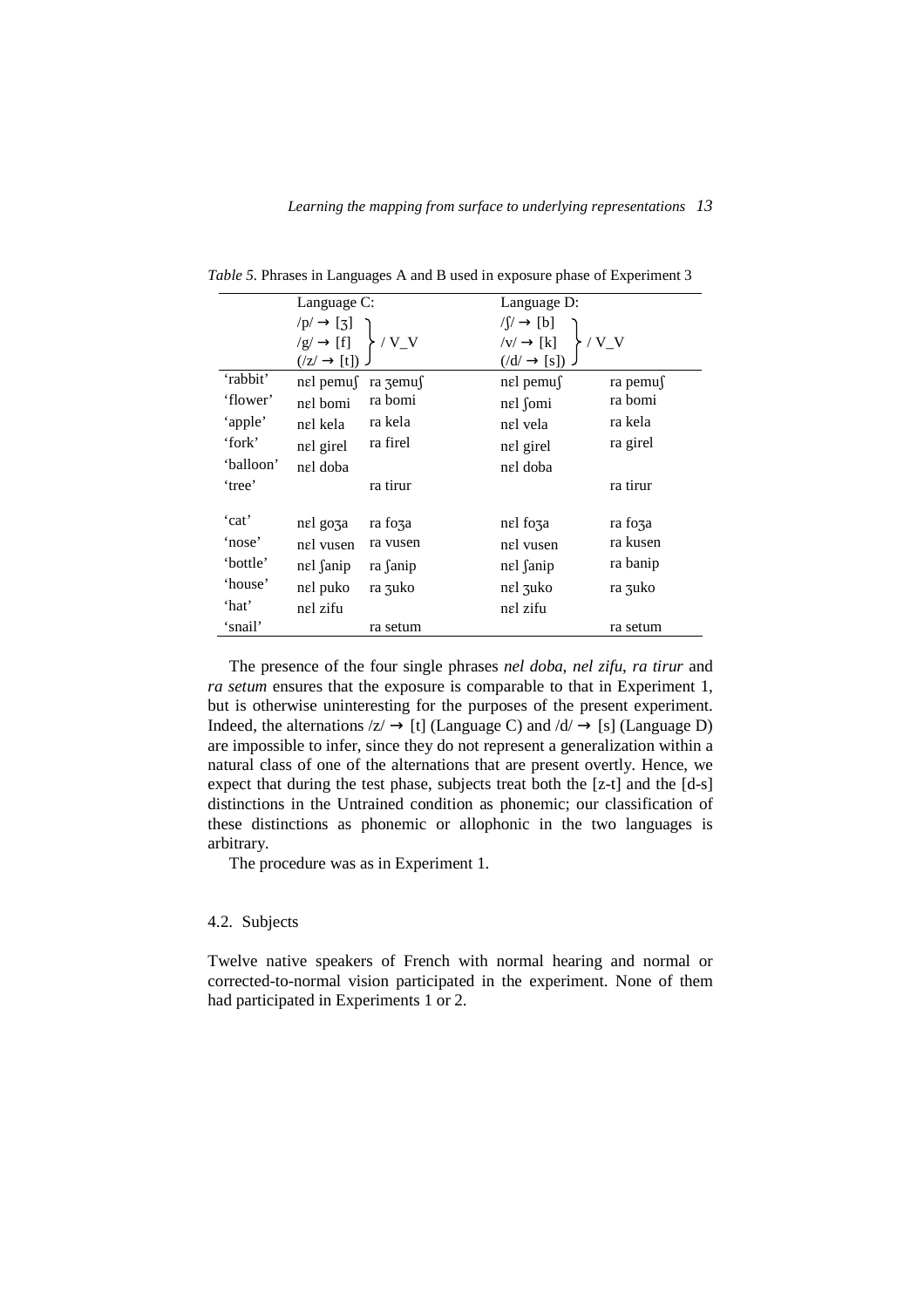### 4.3. Results and discussion



Figure 3. Percentage of pairings of the novel phrase to the known object for the test trials in the two test phases.

The results of the two test phases were analyzed as in Experiments 1 and 2.

The ANOVA of the results of the test phase with the old words revealed a main effect of Contrast  $(F(1,10) = 139, p<0.001)$ , due to the fact that the percentage of pairings with the known object was higher in the Allophonic than in the Phonemic condition, and a main effect of Segment  $(F(1,10) =$ 30.6, *p*<.0001), due to the fact that the percentage of pairings with the known object was higher in the Trained than in the Untrained condition. Furthermore, the interaction between these two factors was significant  $(F(1,10) = 47.2, p<0.001)$ , reflecting the fact that there was an effect of Contrast in the Trained  $(F(1,10) = 159, p<0.001)$  but not in the Untrained condition. Finally, the interaction between Language and Contrast was significant (F(1,10) = 11.6,  $p<0.008$ ), reflecting the fact that the effect of Contrast was stronger in Language A  $(F(1,5) = 145, p<.0001)$  than in Language B ( $F(1,5) = 29.1$ ,  $p < .004$ ). No other main effect or interaction reached significance.

The ANOVA of the results of the test phase with the novel words revealed a main effect of Contrast  $(F(1,10) = 6.0, p<0.035)$ , due to the fact that the percentage of pairings with the known object was higher in the Allophonic than in the Phonemic condition, and a main effect of Segment  $(F(1,10) = 13.1, p<0.006)$ , due to the fact that the percentage of pairings with the known object was higher in the Trained than in the Untrained condition. Moreover, the interaction between these two factors was significant  $(F(1,10) = 5.7, p<0.039)$ , reflecting the fact that there was an effect of Contrast in the Trained ( $F(1,10) = 7.6$ ,  $p<0.021$ ) but not in the Untrained condition. No other main effect or interaction reached significance.

These results show that as in Experiments 1 and 2, subjects treated voicing distinctions differently, depending on whether in the language of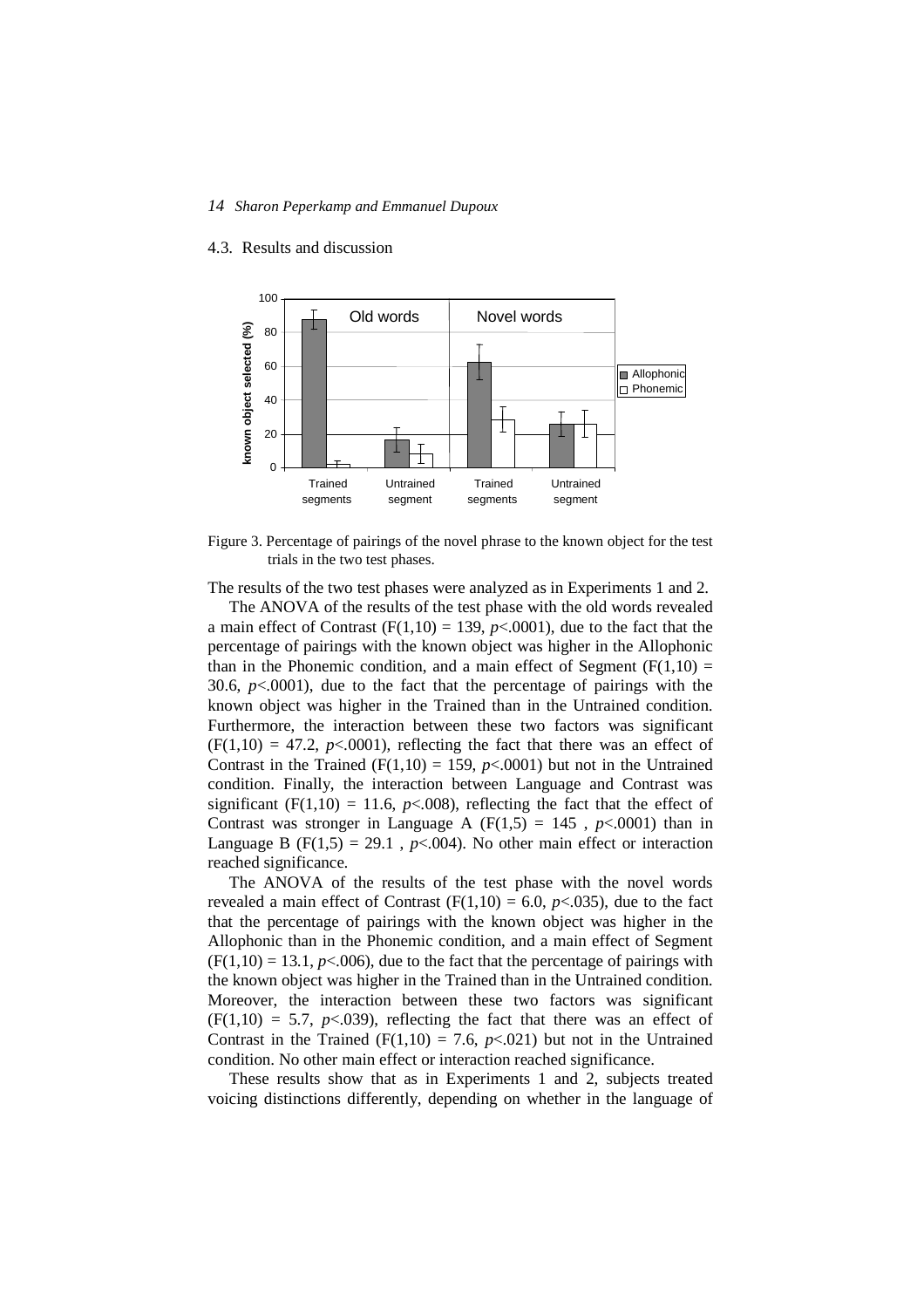exposure they were phonemic or allophonic. Specifically, they ignored word-initial segmental differences more often in the Allophonic condition than in the Phonemic condition for purposes of word identification, and they did so not only for the items to which they had been exposed but also for novel items starting with the same segments. This, then, is evidence that French adults can learn to map segments onto underlying phonemes on the basis of semantic information even if this is the result of unnatural allophonic rules. As expected, subjects treated both untrained distinctions as phonemic, both in the items to which they had been exposed and in new ones. Indeed, the untrained distinctions being phonologically unrelated to the trained ones, there was no evidence that one of them would be allophonic.

### **5. General discussion**

We used an artificial language learning paradigm to evaluate how semantic and distributional information can be used to acquire the difference between phonemic and allophonic distinctions. In our paradigm, two counterbalanced artificial languages contained the same sets of surface segments (all phonemic in French, the subjects' native language) resulting from different underlying phoneme inventories. This design ensures that our results are due to the phonological properties of the two languages, rather than to some inherent phonetic properties of the segments being used.

Experiment 1 shows that when semantic information regarding the identity of lexical items is provided during exposure, a robust separation of phonemic and allophonic voicing distinctions is acquired. That is, whereas subjects judged that a change in voicing of the initial obstruent must correspond to a change in lexical item for the consonants in which voicing was phonemic in the language of exposure, the change in voicing was taken to be lexically irrelevant for the obstruents in which voicing was allophonic. Not only did the subjects apply this distinction to the words they had been exposed to (and hence had explicitly learned during the twenty minutes of exposure), but they also generalized it to novel words starting with the same segments. This is evidence that they have learned that in the language of exposure, voicing is phonemic and hence carrier of semantic information in one set of segments whereas it is allophonic and hence irrelevant for word identification in another set.

These results are in accordance with much recent work with artificial language learning paradigms, showing that both adults and infants can learn various properties of a language's sound structure such as segments (Maye and Gerken 2000; Maye, Werker, and Gerken 2002), phonotactics (Onishi, Chambers, and Fisher 2002; Chambers, Onishi, and Fisher 2003; Saffran and Thiessen 2003) and word segmentation (Saffran, Aslin, and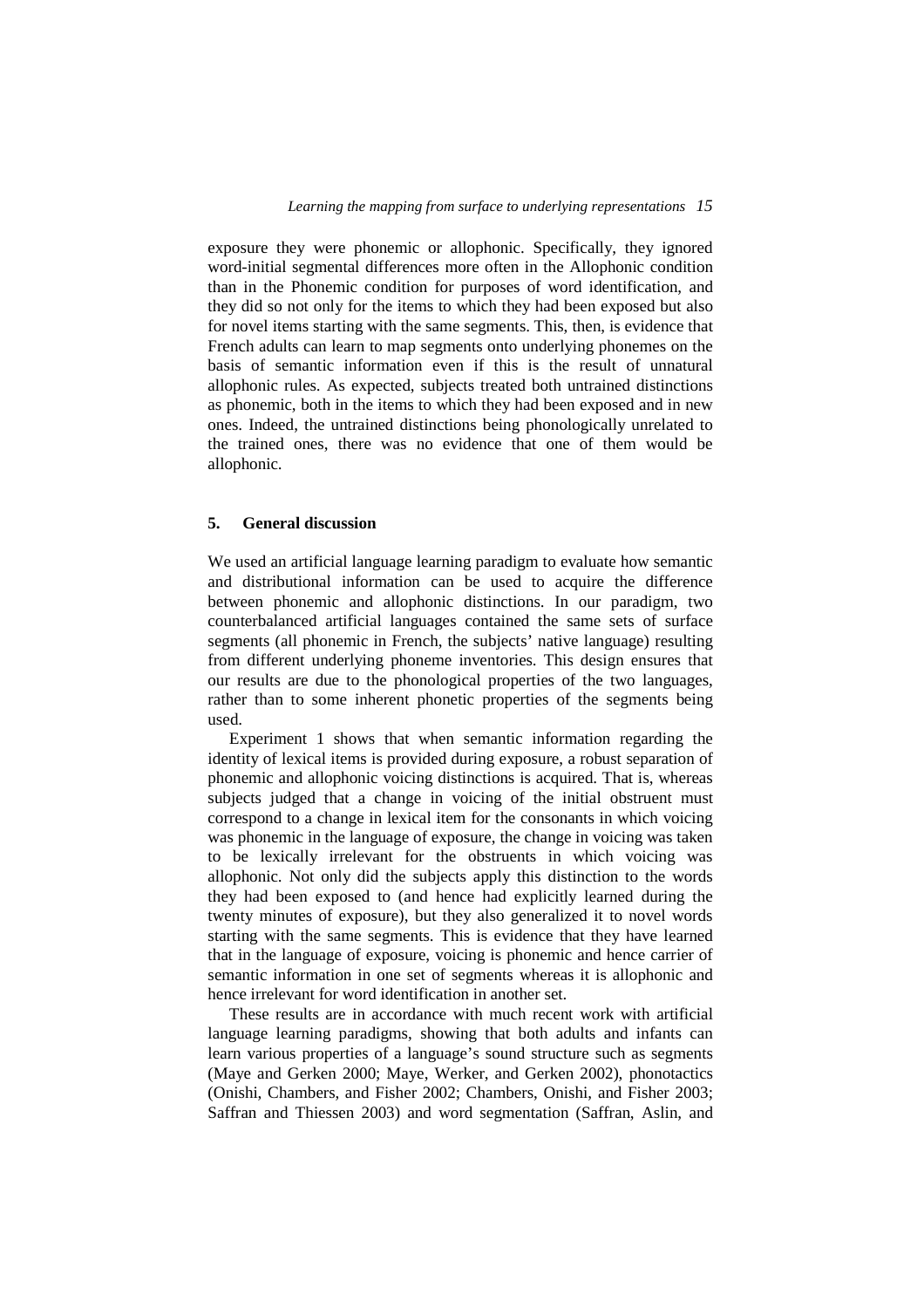Newport 1996; Saffran, Newport, and Aslin 1996) from brief auditory exposure. All of the above-mentioned studies, though, concern surface phonological properties. The present study provides evidence that adults can likewise learn the mapping between surface segments and underlying phonemes. That is, the subjects in our experiments learned that some segments are surface manifestations of a single underlying phoneme and hence that the distinction between them can be ignored for purposes of word recognition.

We also tested in Experiment 1 whether the acquisition of the difference between phonemic and allophonic distinctions extends to novel segments belonging to the same natural classes. In particular, the exposure phase provided evidence for the status of voicing in labial, palatal, and velar obstruents, but not for its status in dental obstruents. If the regularity that subjects have learned is represented in terms of distinctive features or natural classes, one would expect that, depending on the language of exposure, either [t-d] or [s-z] would be considered a likely allophonic distinction. This was not what we found, though: subjects considered both distinctions as phonemic. In other words, at least in this paradigm, the difference between phonemic and allophonic distinctions seems to be learned on a segment-by-segment basis. This is a bit surprising, as the phonological system of natural languages is typically organized around natural classes.<sup>5</sup>

In Experiment 2, we examined whether the difference between phonemic and allophonic distinctions can be learned in the absence of semantic information, on the basis of distributional cues only. In order to test this, we removed the referential pictures of one of the two phrases associated to each lexical item. There was therefore no semantic information revealing whether a pair of phrases contained the same noun or a different one. The only information that participants could use was distributional: that is, in the case of allophonic voicing, the two word forms had complementary distributions, with one form occurring only after the determiner *nel* and the other one only after *ra*. We found that the difference between phonemic and allophonic distinctions was learned only for the lexical items that were part of the exposure phase; for the novel items, the subjects considered all distinctions to be phonemic. The performance on the lexical items that were part of the exposure indicates that the distributional cues separating phonemic from allophonic distinctions has some influence. The absence of an effect on novel lexical items, by contrast, suggests that the subjects did not learn the phonological system of the language, with voicing being phonemic in one class of obstruents and allophonic in the other class. Of course, it could be that the effect on novel items is too small to be measured in this experiment given that the effect on the items that were part of the exposure was already small to begin with. In order for the distributional cues to be more informative, it is probably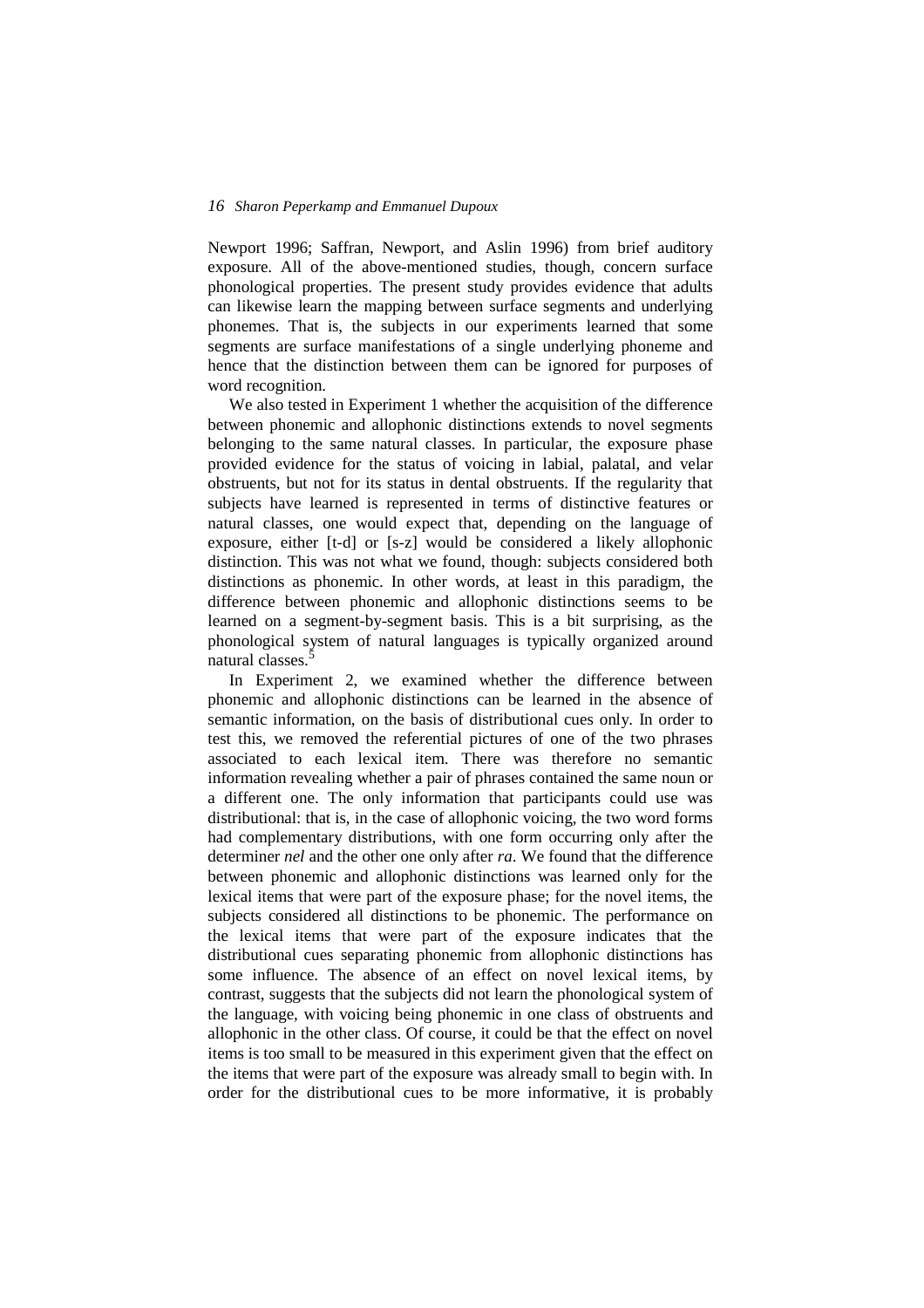necessary to increase the amount of exposure and the range of contexts in which the different obstruents appear.

In Experiment 3, we returned to the paradigm with full semantic information and examined whether the difference between phonemic and allophonic distinctions can be learned if the allophonic groupings are highly unnatural. In order to test this, we created two new languages in which the allophonic groupings are each the result of a different rule that is unnatural in terms of both its conditioning context and the phonological distance between the two related segments. Yet, despite the unnaturalness of the language to which they were exposed, subjects successfully learned to associate word forms that are allophonic variants of one another, and generalized this performance to novel items starting with the same segments. The results of Experiment 3 are as strong as that of Experiment 1, which used the same natural rule applying to different segments within a natural class. This, then, shows that within the present paradigm, subjects can learn arbitrary mappings from surface segments onto underlying phonemes. This conclusion is compatible with the finding in Experiment 1 that subjects learn allophonic distinctions on a one-by-one basis, and do not generalize their acquisition to other segments within the same natural class. We propose four alternative interpretations of these results.

First, it is possible that the artificial language learning paradigm and/or the phrase-picture matching task does not induce subjects to use their linguistic resources. Although this possibility is always to be kept in mind, there is no reason to suspect that our paradigm is less linguistic in nature than the ones used previously to test the acquisition of word segmentation, segmental categories, and phonotactics. Quite the opposite could be claimed, since our paradigm contains word-meaning pairings that are presented within short phrases. Furthermore, our phrase-picture matching task is modeled on the one used to test lexical knowledge in young children (see, for instance, Swingley and Aslin 2000).

The second possibility is that the paradigm is fine, but that our adult subjects use metalinguistic rather than linguistic abilities during the task. Specifically, they might have relied on an orthographic code and learned a substitution rule based on letters, not phonetic segments. Since letters do not reflect the phonological structure of the corresponding segments, this would explain why they did not show any effect of phonological naturalness. Testing preschool children with the same paradigm will allow us to test this hypothesis. Moreover, it is quite possible that the acquisition of a novel phonological system is more difficult than that of the native language. Although most artificial language learning experiments have found parallel results in infants and adults (Saffran, Aslin, and Newport 1996; Saffran, Newport, and Aslin 1996; Maye and Gerken 2000; Maye, Werker, and Gerken 2002; Onishi, Chambers, and Fisher 2002; Chambers, Onishi, and Fisher 2003), there are some discrepancies too. In particular, whereas Maye and Gerken (2001) found that adults do not generalize the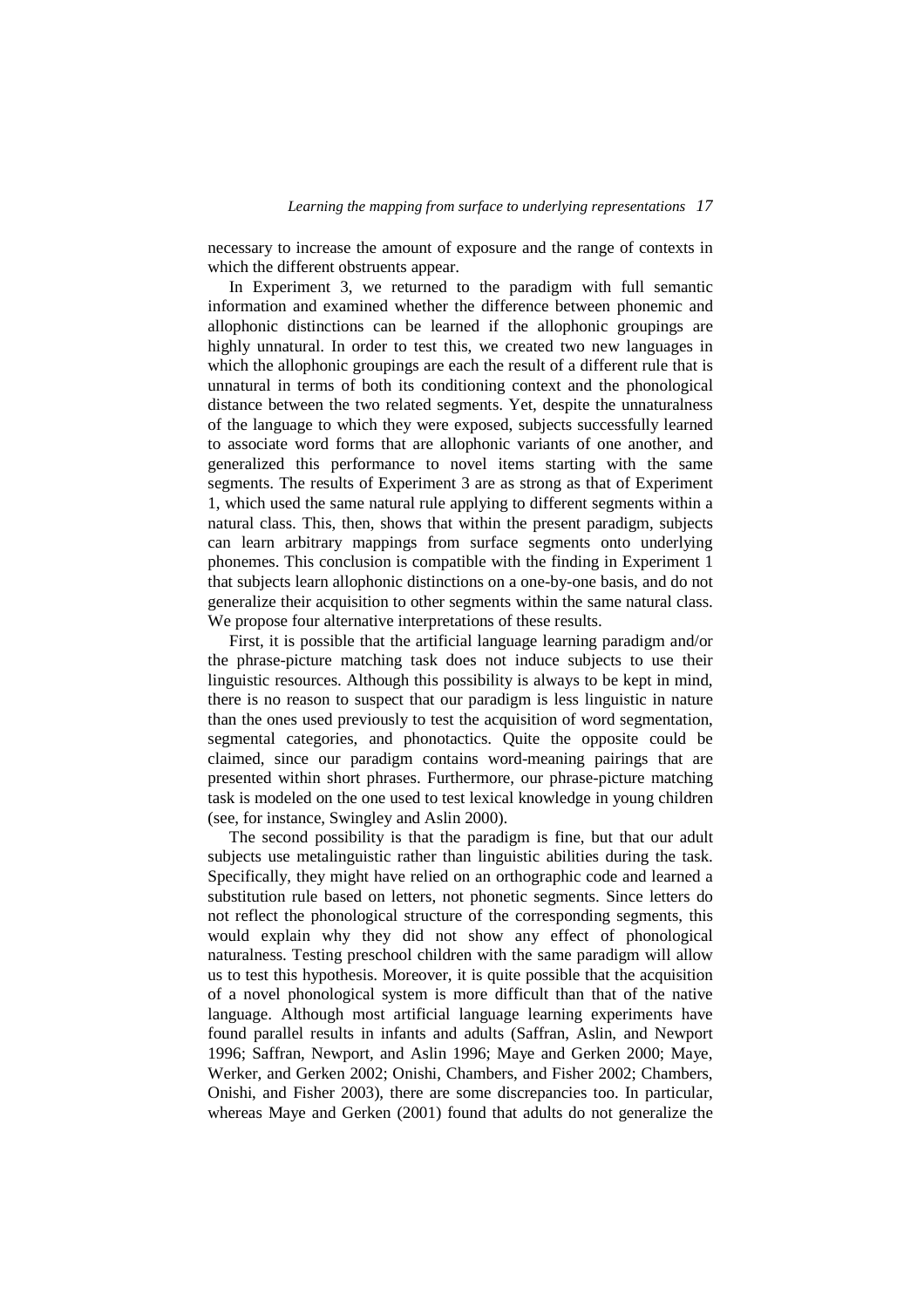acquisition of a non-native segmental distinction to another pair of segments belonging to the same natural class, Maye and Weiss (2003) obtained such generalization in infants. This finding is particularly interesting in the light of the failure of our adult subjects to generalize the acquisition of an allophonic voicing distinction from two pairs of segments to a third one within the same natural class. It thus appears to be important to carry out the same type of experimental research with infants.

The third possibility is that adults do use their linguistic abilities, but that these abilities do not take phonological naturalness into account. In particular, it could be the case that acquisition processes in speech perception are not constrained by phonological naturalness, which might be tied to constraints on the articulatory system only. In light of this hypothesis, our current work carries out the same set of experiments with a production rather than a perception task.

Finally, it is possible that even though we introduced an allophonic rule in our artificial language, the participants interpreted it as another type of rule, specifically, a morphophonological one. Our languages were designed such that word-medially and word-finally, voiced and unvoiced obstruents occurred only in intervocalic and non-intervocalic position, respectively. Hence, the phonotactics of allophonic intervocalic voicing were respected throughout the phrases. However, given that only word-initially - i.e. after the determiners - voiced and voiceless obstruents actively alternated, the possibility of a morphophonological interpretation was not excluded. Such an interpretation could explain why we did not find any effect of phonological naturalness; indeed, morphophonological processes often escape phonological naturalness. In order to make sure that our paradigm taps purely allophonic rule learning, we would have to expose subjects to occurrences of the alternation(s) in other contexts than at the border between determiner and noun.

To conclude, we have established an experimental paradigm to study the acquisition of underlying phonological representations. Our results clearly show that adults can acquire novel allophonic distinctions during a short exposure. The nature of the mechanism involved in our experiments, its functioning in infants, and its relationship with other learning mechanisms that are responsible for native language acquisition, remain to be further elucidated.

### **Acknowledgements**

This research was supported by a grant from the Centre National de la Recherche Scientifique ('Cognition et Traitement de l'Information'). We would like to thank Diogo Almeida and Katrin Skoruppa for their research assistance, and Jennifer Cole, José Hualde, and an anonymous reviewer for comments and questions.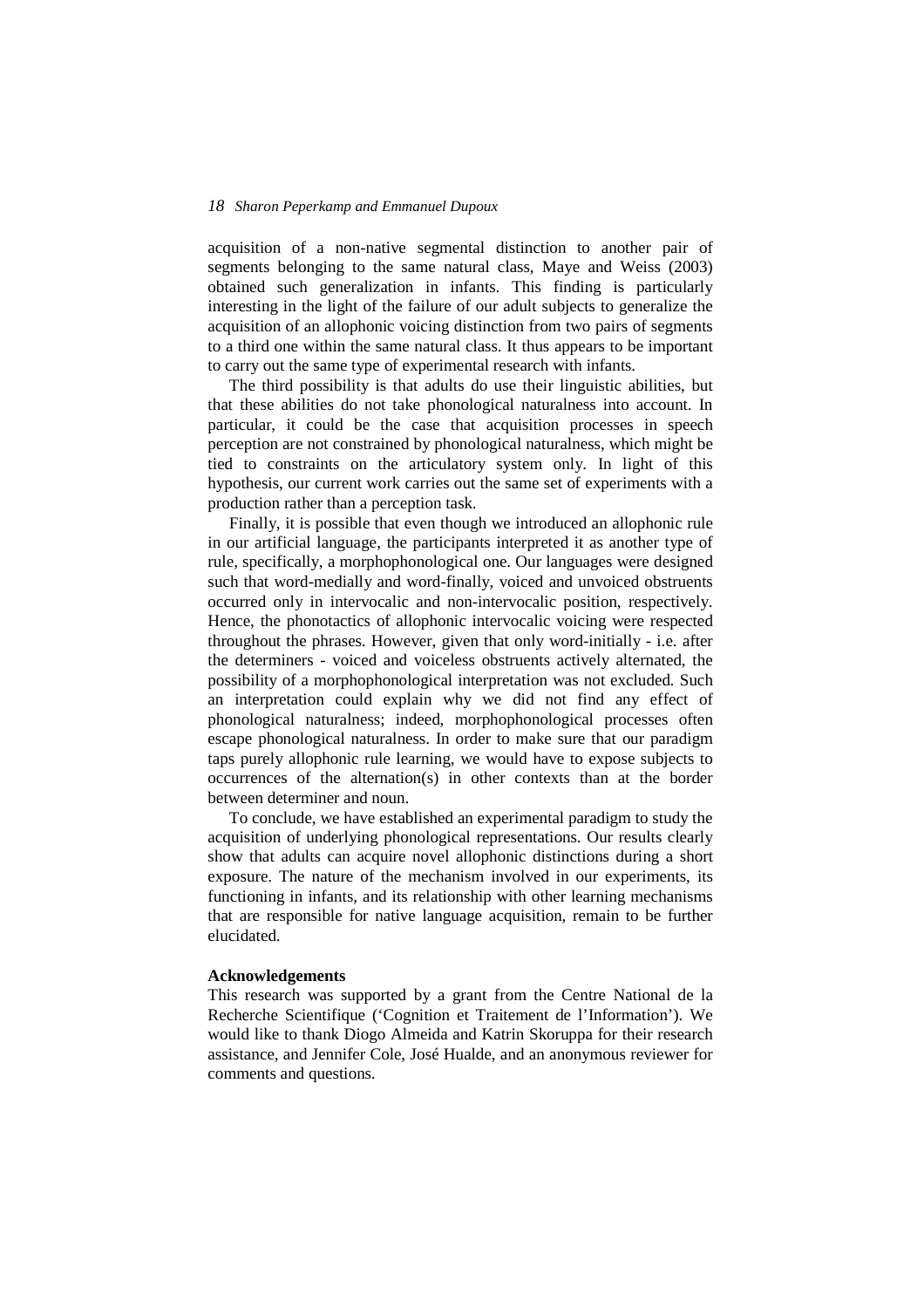*Learning the mapping from surface to underlying representations 19*

### **Notes**

- 1. This is an oversimplification, in that the phonetic properties of segments are defined along continuous acoustic and articulatory parameters. Consequently, there often is a certain amount of overlap in the distributions of segments in allophonic distinctions, but these distributions are crucially bimodal.
- 2. We use the term phoneme to refer to the abstract units that underlying representations are made of. Likewise, we use the term allophone to refer to surface segments that constitute non-default realizations of phonemes. A distinction between two segments is said to be phonemic if the segments are realizations of two different phonemes and allophonic if they are realizations of a single phoneme.
- 3. Dental-initial nouns are only part of the exposure to provide evidence that dental obstruents occur in the language and can be word-initial; this allows us to test if learning generalizes towards the dental place of articulation. Given that there is nothing to be learned regarding these nouns during the exposure, they do not need to occur as often as the other nouns.
- 4. We chose this design rather than one in which there were no referential pictures at all, since subjects might lose interest in the exposure if it does not contain pictures. We thus stayed as close as possible to the design of the previous experiment.
- 5. The lack of generalization towards the dental place of articulation is not due to a potential special status of dentals. Indeed, in a further experiment, not reported on here, the trained distinctions involved labial and dental obstruents and the untrained ones palatal/velar obstruents; in this experiment, subjects likewise treated both of the untrained voicing distinctions as phonemic.

### **References**

Chambers, Kyle, Kristine Onishi, and Cynthia Fisher

- 2003 Infants learn phonotactic regularities from brief auditory experience. *Cognition* 87: B69–B77.
- Gaskell, Gareth, and William Marslen-Wilson
	- 1996 Phonological variation and inference in lexical access. *Journal of Experimental Psychology: Human Perception and Performance* 22: 144-58.
- Jusczyk, Peter, and Richard Aslin
	- 1995 Infants' detection of sound patterns of words in fluent speech. *Cognitive Psychology* 29: 1-23.
- Kuhl, Patricia, K. Williams, Francisco Lacerda, Kenneth Stevens, and Björn Lindblom
	- 1992 Linguistic experience alters phonetic perception in infants by 6 months of age. *Science* 255: 606-608.
- Lahiri, Aditi, and William Marslen-Wilson
	- 1991 The mental representation of lexical form: a phonological approach to the recognition lexicon. *Cognition* 38: 245-94.